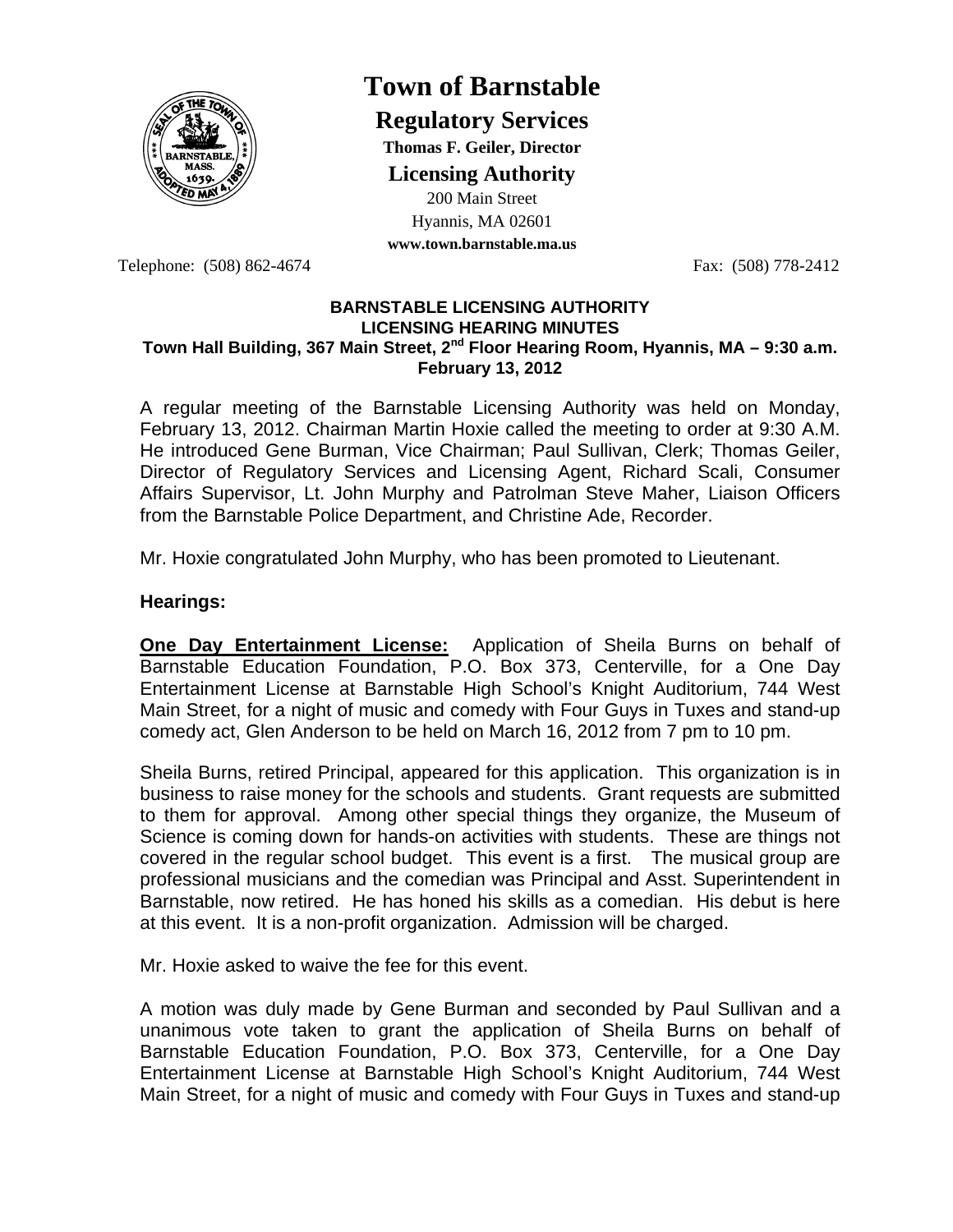comedy act, Glen Anderson to be held on March 16, 2012 from 7 pm to 10 pm and that the fee be waived.

**One Day Entertainment License:** Application of Sarah Horvath on behalf of BHS Celebration, 744 Main Street, Hyannis, for a One Day Entertainment License at The Cape Codder Resort, 1225 Iyannough Road, Hyannis, for a fundraiser comedy night with a silent auction, to be held on March 2, 2012 from 7 pm to 10 pm.

Ms. Horvath appeared for her request. They are also holding a one day event which is a fundraiser – it is their  $17<sup>th</sup>$  year. They put on the after prom party at the high school which is drug and alcohol free – once in they have to stay there. They have a whole array of fun things for them to do. Events are scheduled throughout the night. They are charging a fee. They will have light refreshments at the comedy night.

Mr. Sullivan made a motion to waive the fee for this event as well.

A motion was duly made by Gene Burman and seconded by Paul Sullivan and a unanimous vote taken to approve the application of Sarah Horvath on behalf of BHS Celebration, 744 Main Street, Hyannis, for a One Day Entertainment License at The Cape Codder Resort, 1225 Iyannough Road, Hyannis, for a fundraiser comedy night with a silent auction, to be held on March 2, 2012 from 7 pm to 10 pm and for the fee to be waived.

**One Day Wine and Malt License:** Application of Chef Ralph Binder, The Mad Platter, on behalf of Cape Cod Chamber of Commerce Business After Hours, for a One Day Wine & Malt License for an event at Barnstable Municipal Airport's New Terminal on February 15, 2012 from 5:30 pm to 7:30 pm.

Robert Lawton appeared with Chef Bender for this event. It runs from 5:30 to 7 pm. On the plan it shows where the alcohol will be served. There will be 2 TIPS trained bartenders. The area was chosen to eliminate the opportunity for those coming in from a flight (they are on the left side of the airport) to have to pass through this area on the right side. Mr. Hoxie stated this was a thorough presentation.

A motion was duly made by Gene Burman and seconded by Paul Sullivan and a unanimous vote taken to approve the application of Chef Ralph Bender, The Mad Platter, on behalf of Cape Cod Chamber of Commerce Business After Hours, for a One Day Wine & Malt License for an event at Barnstable Municipal Airport's New Terminal on February 15, 2012 from 5:30 pm to 7:30 pm.

**Transfer of Annual Wine & Malt Common Victualler License:** Application of Kin On Restaurant, d/b/a Golden Fountain Restaurant, 203 West Main Street, Hyannis, Kam Ling Kuet, Manager, for Transfer of its Annual Common Victualler Wine & Malt License to Liu Ming Hua, Inc., d/b/a Golden Fountain Restaurant, Qiao Jin Zhang, Manager with no changes to the premises.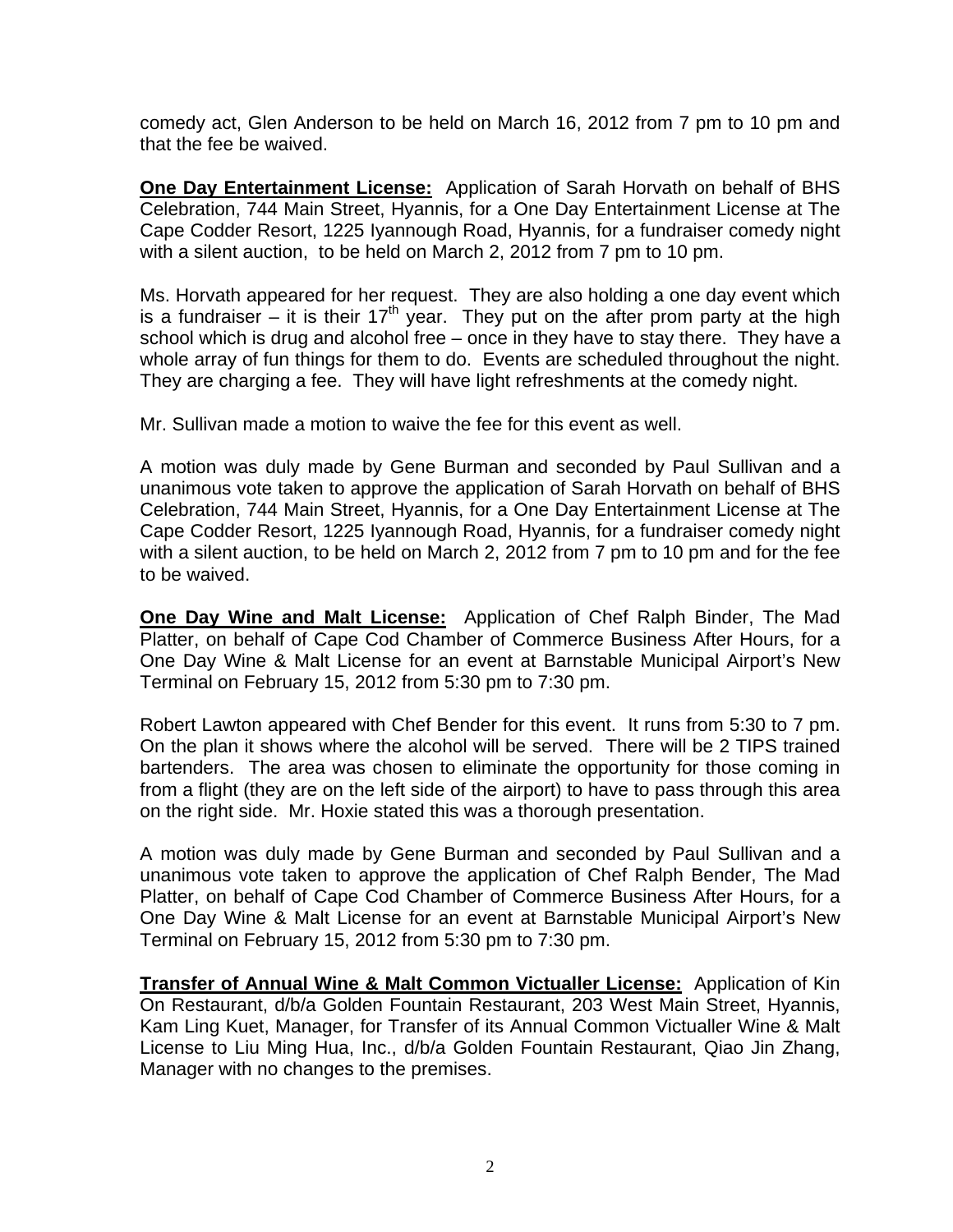Attorney Chris Coleman appeared on behalf of the applicant. This is in the Cumberland Farms plaza. There will be no change in layout – no bar, no lounge. Alcohol service will be weekdays 11 am to midnight. The manager has been in Tennessee the last few years and is TIPS trained. Anyone serving alcohol will also be TIPS trained.

A motion was duly made by Gene Burman and seconded by Paul Sullivan and a unanimous vote taken to approve the application of Kin On Restaurant, d/b/a Golden Fountain Restaurant, 203 West Main Street, Hyannis, Kam Ling Kuet, Manager, for Transfer of its Annual Common Victualler Wine & Malt License to Liu Ming Hua, Inc., d/b/a Golden Fountain Restaurant, Qiao Jin Zhang, Manager with no changes to the premises.

**Status of All Alcohol Common Victualler License**: Status of license renewed for 2012 for H&S Entertainment, LLC d/b/a Dina's, at 350 Stevens Street, Hyannis, MA, Constantinos Mitrokostas, Manager, for violation of MGL, Ch. 138 and the Town of Barnstable Code Ch. 501-6 § L for failure to notify the Licensing Authority in writing of closing of its business, and failure to request a hearing for a closing in excess of two weeks.

Attorney Nunheimer appeared for Dina's along with Mr. Mitrokostas. They were closed and apologize for the lack of notice. They plan to open April 1, 2012 and will have a new Manager. At some point thereafter they will be transferring the license.

Mr. Scali asked what the transfer will be; the business is for sale. A sale fell through in the Fall and they are confident the new opportunity will close within 7 months and they will open April  $1<sup>st</sup>$ . Mr. Sullivan asked if it is annual or seasonal; it is annual. Mr. Burman advised the ABCC has told us it is a minimum of 6 wks when a transfer or application hits them.

A motion was duly made by Gene Burman and seconded by Paul Sullivan and a unanimous vote taken to dismiss the show cause hearing.

**New Class II Auto Dealer License:** Application of Said Alharthy, d/b/a Adymar's Auto and Truck Repair, 31 Thornton Drive, Bay E, Hyannis, MA for a New Annual Class II Auto Dealer License, hours of operation to be Mon – Sat 8 am to 5 pm. Maximum of 8 vehicles total on premises.

Attorney Mark Boudreau appeared for Mr. Alharthy. They are looking for a Class II license for 8 autos total, Mon – Sat. 8 am to 5 pm. This was a repair facility for the past 4 years. Mr. Burman advised the 8 vehicles are separate from the repair vehicles. This is an end bay – he has the ability to park more cars on the end.

Officer Maher advised there are almost 600 used vehicles in town already and we have pretty much come to a point of saturation for Class II Auto Dealers. He also said all he does at night is count cars; the total must be what this is. He also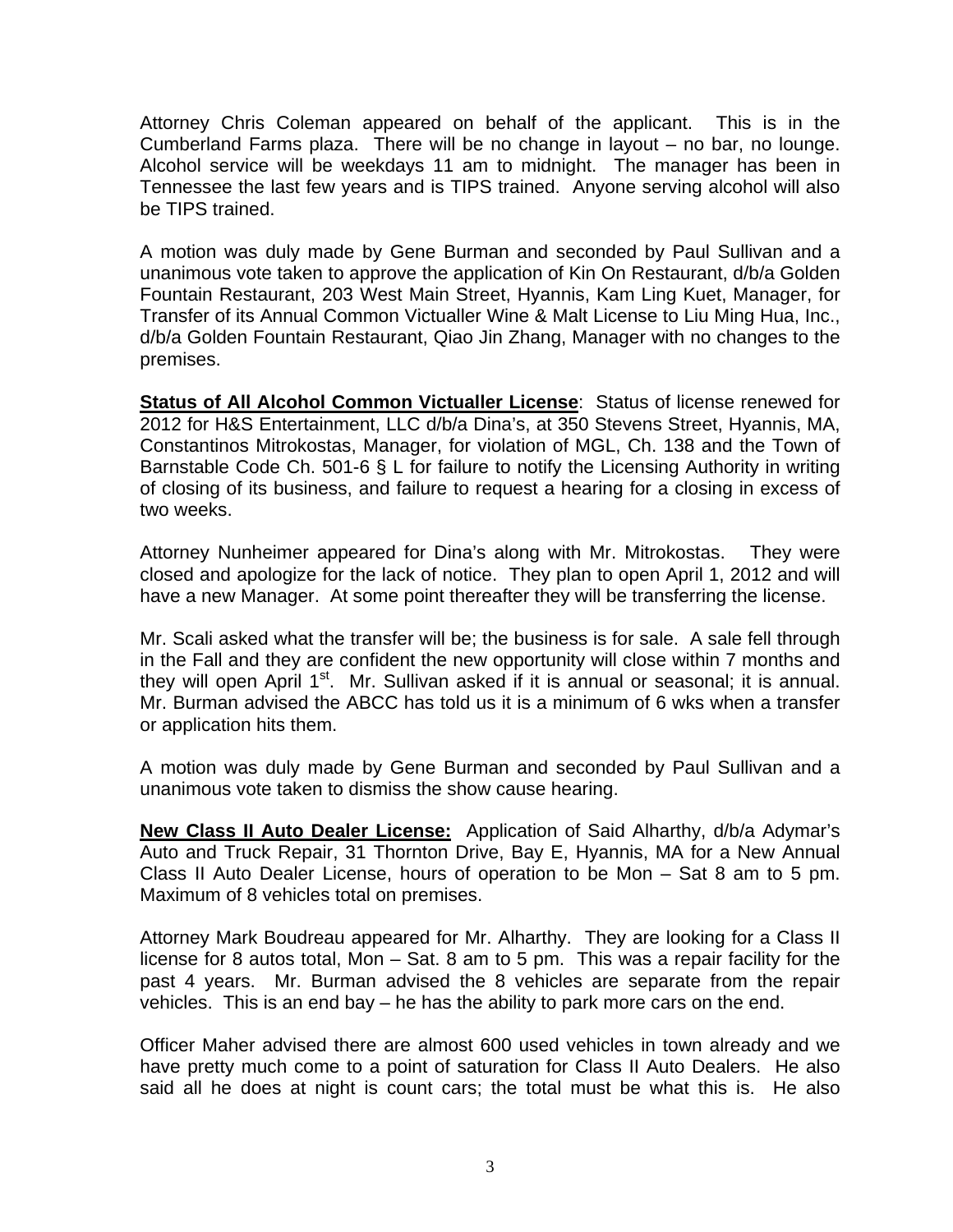questioned whether this the primary business. Attorney Boudreau said the primary business would be the sale of cars. He stated that the total approved by the Building Commissioner is 14 on the lot.

Mr. Hoxie asked that the problem of saturation of Class II licenses can be put on the next agenda. Mr. Sullivan asked if repair would be done there as well? His point is that there are 8 vehicles approved on the signed plan not 14. Attorney Boudreau said that no, he will have 14, 1 of which one is a tow truck – 8 vehicles for sale. Parking is to the right of the building. Ptl. Maher stated the plan shows an approved 8 spots total – the application is for 5 display, 2 employee and 1 customer vehicle. Other vehicles CAN be inside but not outside. The reason for the number is for the police department to view the number outside 24/7 and compare it to the license. The number there must not be more than the plan shows. Mr. Sullivan stated the Class II Dealer licenses are becoming saturated so the numbers must be adhered to.

A motion was duly made by Gene Burman and seconded by Paul Sullivan and a unanimous vote taken to approve the Application of Said Alharthy, d/b/a Adymar's Auto and Truck Repair, 31 Thornton Drive, Bay E, Hyannis, MA for a New Annual Class II Auto Dealer License, hours of operation to be Mon – Sat 8 am to 5 pm. Maximum of 8 vehicles total on premises – 5 display, 2 employees, 1 customer, including 1 tow truck.

**New Class II Auto Dealer License:** Application Gilbert Wood, d/b/a Cape Wide Auto & Marine II, 730 Bearse's Way, Hyannis, MA for a New Annual Class II Auto Dealer License, hours of operation to be Mon – Fri, 8 am to 4 pm. Maximum of 18 vehicles total on premises, 2 service bays.

Mr. Wood appeared for his application. There has been a license here for 45 years. Mr. Wood had it until 2 years ago; then Raymond Blackburn had it; he has since died. In October of 2009 he had given Mr. Wood a pledge that it revert back to Mr. Wood if he did not renew. It will be run the way it has always been run. This is a door down from the tire store.

A motion was duly made by Gene Burman and seconded by Paul Sullivan and a unanimous vote taken to grant the application of Gilbert Wood, d/b/a Cape Wide Auto & Marine II, 730 Bearse's Way, Hyannis, MA for a New Annual Class II Auto Dealer License, hours of operation to be Mon – Fri, 8 am to 4 pm. Maximum of 18 vehicles total on premises, 2 service bays.

**New Seasonal All Alcohol Common Victualler License:** Application of 13 Lives Corp, d/b/a Black Cat Harbor Shack, 159 Ocean Street, Hyannis, MA, Scott C. Brownlee, Manager, for a New Seasonal All Alcohol Common Victualler License. Premises located at 159 Ocean Street and a small portion of 165 Ocean Street not utilized by licensee at that address consists of a main structure in front used for food preparation, patron bathrooms and liquor storage of 120 sq. ft. on the  $2<sup>nd</sup>$  floor only and a smaller accessory rear structure which will consist of a service bar. No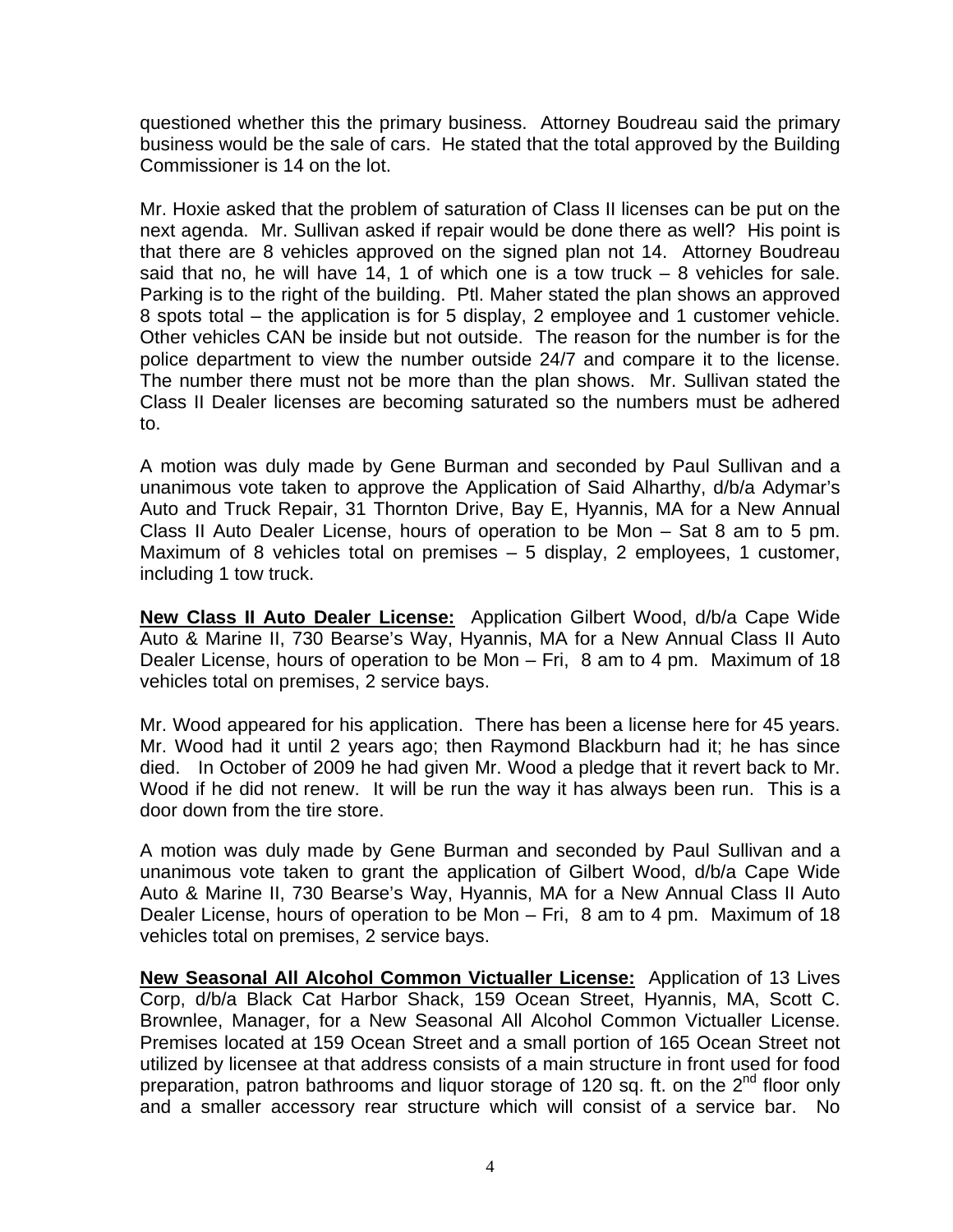seating located inside either structure. Two take out windows on front deck with seating for 37 not used for alcohol service, 46 seats at the bar and patio to the rear and a total of 83 seats. Hours of operation 11 am to 1 am.

Attorney Dan Creedon appeared for this application. The principals have just finished their first season. There is a rear structure at the property they are renovating to expand the menu offerings for raw bar selections, etc. and to add alcohol. They will have a horseshoe bar with high top and regular tables. Total alcohol service area will be controlled by fencing – the patron access will be stairs down into this patio area. There will be a hostess station. An additional access will be to the rear with a gate towards the Black Cat and an additional gate for handicap access. The total area for this application includes a portion of land at 165 (The Black Cat) which is not utilized by the licensee there. It is leased to this new entity. Mr. Colombo wishes to keep an open landscape area here and that is the reason for the lease. The Manager, Mr. Brownlee, is the Manager for both licenses. All servers and bartenders will be TIPS trained. There is no additional structure at 165 – Mr. Hoxie asked if it is a separate piece of property. Attorney Creedon stated that is technically correct. The reason for the inclusion of the extra land is for aesthetic purposes of where the fence will go – with walkways and gates.

Mr. Scali stated there will be no alcohol served on the 165 portion; the alcohol service will be at 159. The area is needed for easy access only, and is leased for this purpose. Mr. Scali stated it won't be fenced off right there so it has to be included. Mr. Scali stated he is fine with the proposed plan. This is not an expansion of the Black Cat license.

A motion was duly made by Paul Sullivan and seconded by Martin Hoxie and a unanimous vote taken to approve the application of 13 Lives Corp, d/b/a Black Cat Harbor Shack, 159 Ocean Street, Hyannis, MA, Scott C. Brownlee, Manager, for a New Seasonal All Alcohol Common Victualler License. Premises are located at 159 Ocean Street and a small portion of 165 Ocean Street not utilized by licensee at that address consists of a main structure in front used for food preparation, patron bathrooms and liquor storage of 120 sq. ft. on the  $2<sup>nd</sup>$  floor only and a smaller accessory rear structure which will consist of a service bar. No seating located inside either structure. Two take out windows on front deck with seating for 37 not used for alcohol service, 46 seats at the bar and patio to the rear and a total of 83 seats. Hours of operation 11 am to 1 am.

Mr. Geiler suggested we get a couple more plans showing both properties showing the property lines North and South & Bond Court and the Shore's property lines. He wants the exits/entrances shown.

**New Annual Retail Beer & Wine Package Store License:** Application of ML Fruit & Produce, Inc., d/b/a Lambert's Rainbow Fruit, 1000 West Main Street, Centerville, Matthew W. Lambert, Manager, for a new Annual Wine & Malt Retail Package Store license. Hours of alcohol sales to be Mon-Sat 8 am to 7 pm, Sun noon to 7 pm. Mr.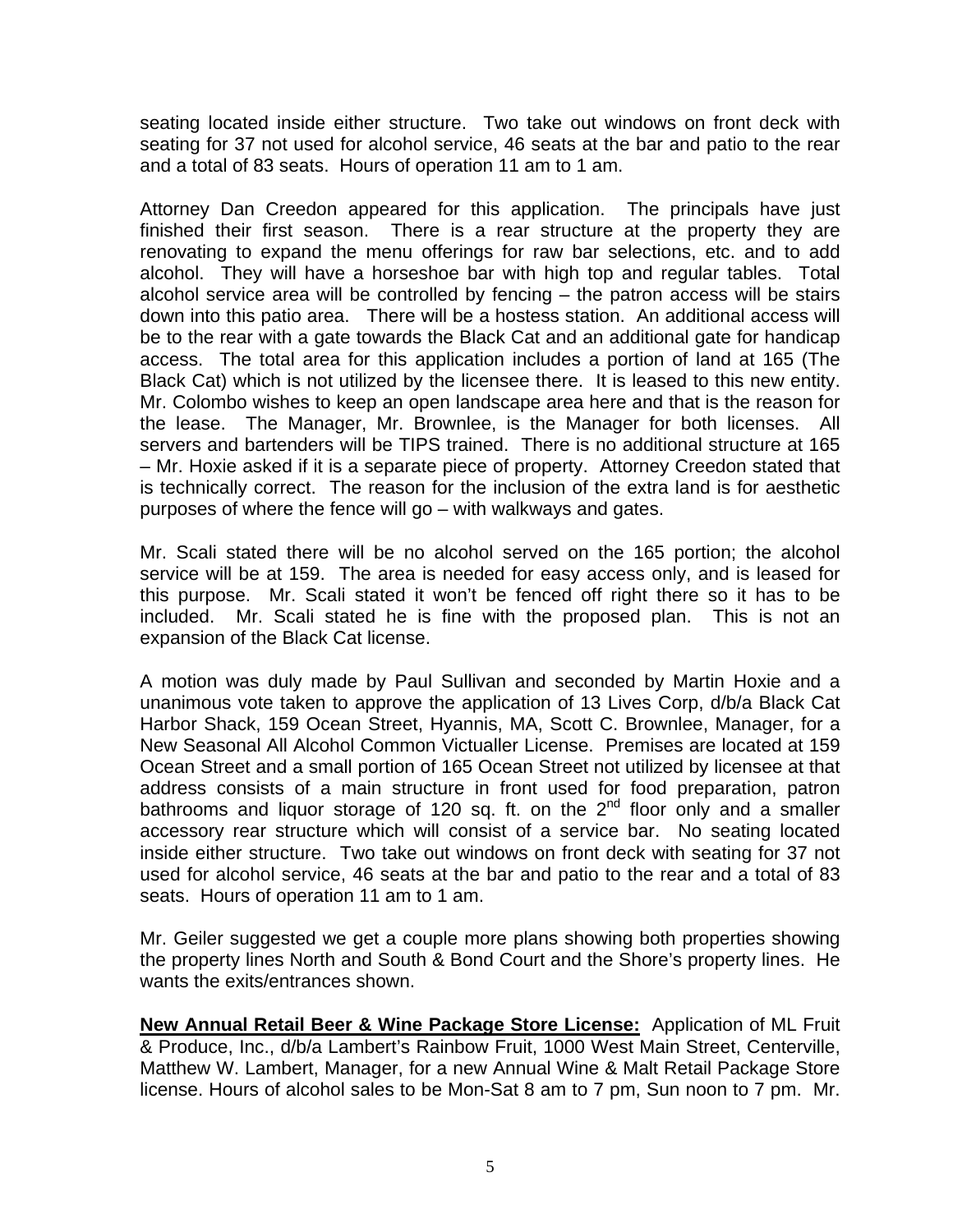Hoxie stated the purpose of the continuation was so that the ABCC could confirm our Barnstable quota. Continued from 1/9/12 and 1/30/12.

Attorney Ted Schilling appeared again for this hearing. Mr. Hoxie advised that we do have three Wine and Malt Package Store licenses available of which we have approved one which is now at the ABCC for consideration. Mr. Hoxie asked if there were any comments and there were none.

A motion was duly made by Gene Burman and seconded by Paul Sullivan and a unanimous vote taken to approve the application of ML Fruit & Produce, Inc., d/b/a Lambert's Rainbow Fruit, 1000 West Main Street, Centerville, Matthew W. Lambert, Manager, for a new Annual Wine & Malt Retail Package Store license. Hours of alcohol sales to be Mon-Sat 8 am to 7 pm, Sun noon to 7 pm.

**Show Cause Hearing:** Show Cause Hearing on Route 66 Auto Sales, 355 Yarmouth Road, Bill Gasson, Manager, holding a Class II Auto Dealer License, for failure to apply for a change of ownership/management (eliminating William Gasson and adding Michael Caliri) and for a complaint from Jamie Butler for failure of licensee to correct defective vehicle oil burning issue. A consumer complaint was also filed with the Consumer Assistance Council. This disciplinary hearing was called pursuant to MGL c. 140, §58(c) (1) (v) (8).

Mr. Hoxie stated this was originally scheduled for show cause for a citizen complaint which was subsequently withdrawn. The issue at hand now is the change of Manager to the owner's brother, who is working at the premises now. Mark Caliri is the owner. He stated that Michael has worked with him a couple years ago and he is aware of the rules and regulations for Class II dealers and Mark will be available to guide him. Mr. Scali asked if he is here now rather than in Hawaii – he is here living in Mashpee. Mr. Scali also stated Mr. Gasson needed to be removed as a Corporate Officer. Mr. Caliri stated he moved here in June – after review decided to let Mr. Gasson go. They also have a retail store in Chatham. He was appalled at the Jamie Butler issue. Made the change on the articles in June and changed the manager name at renewal time not knowing he needed to tell us of the change of manager. He has owned a home in Mashpee for years so is here now.

A motion was duly made by Gene Burman and seconded by Paul Sullivan for findings to place the show cause hearing on failure to notify the Board of corporate changes and to approve the change of Manager from Bill Gasson to Michael Caliri on file.

## **Renewals:**

Auto Wholesaler's of Cape Cod, 92 Rosary Lane, Hyannis – hearing to discuss tax issues and renewal for remainder of 2012. Laura France came forward for this issue. Mr. Hoxie stated the Tax Collector wants to see her on Wednesday.

A motion was duly made by Gene Burman and seconded by Paul Sullivan and a